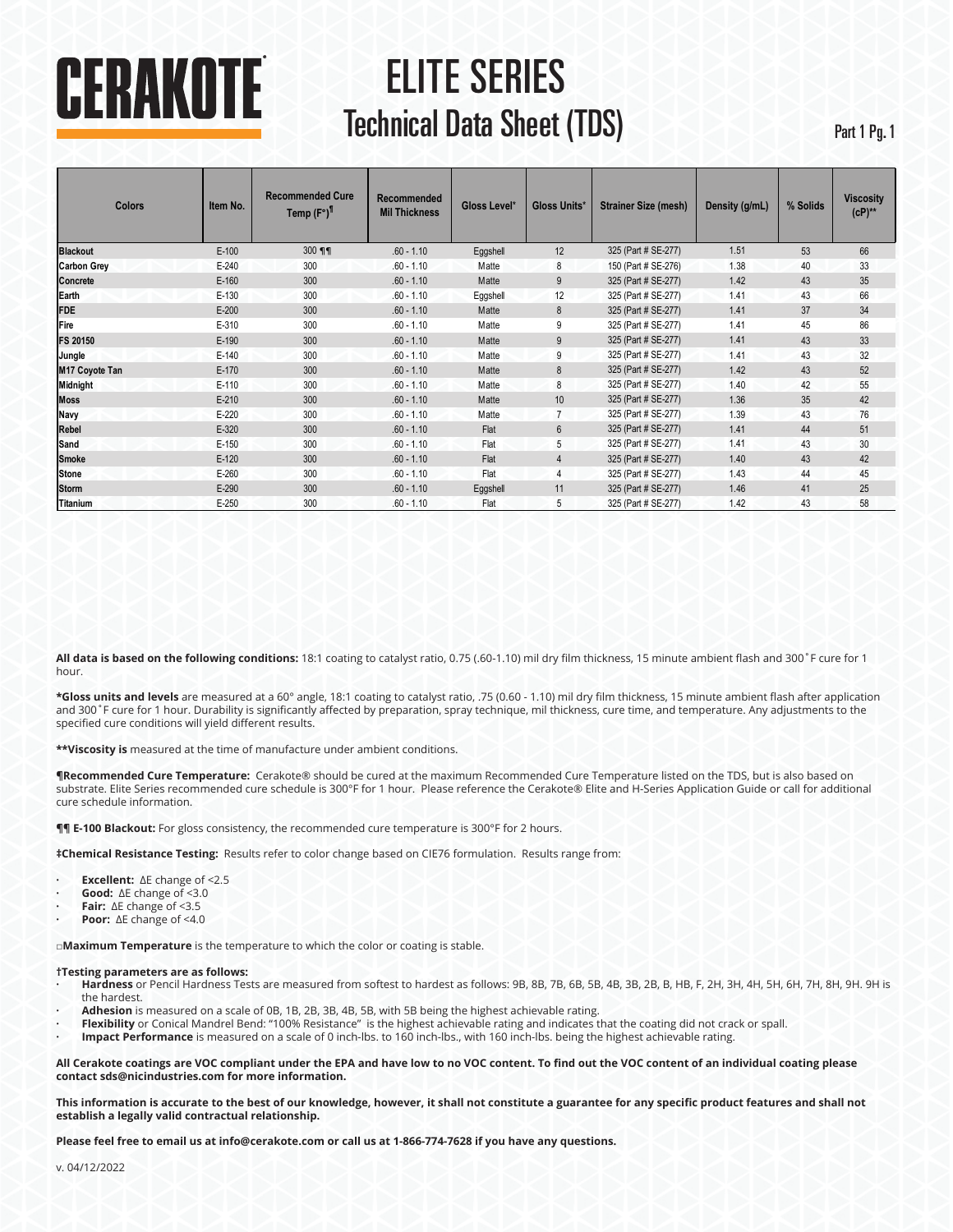## Elite Series Technical Data Sheet (TDS) Cont.

Part 2 Pg. 1

| <b>Colors</b>      | <b>Corrosion Resistance</b><br>Item No.<br><b>ASTM B117 (hours)</b> |            | <b>Coating Stability (F°)</b><br>Max. Temp. | Color Stability (F°) Max.<br>Temp. | <b>Chemical Resistancet</b><br>(Common Acid, Base,<br><b>Solvents &amp; Diesel)</b> | <b>UV Stability</b> |  |
|--------------------|---------------------------------------------------------------------|------------|---------------------------------------------|------------------------------------|-------------------------------------------------------------------------------------|---------------------|--|
| <b>Blackout</b>    | $E-100$                                                             | 4000+      | $500+$                                      | $500+$                             | Excellent                                                                           | Excellent           |  |
| <b>Carbon Grey</b> | $E-240$                                                             | $4000+$    | $500+$                                      | 400                                | Good                                                                                | Fair                |  |
| <b>Concrete</b>    | $E-160$                                                             | $4000+$    | $500+$                                      | 350                                | Excellent                                                                           | Excellent           |  |
| Earth              | E-130                                                               | 4000+      | $500+$                                      | 400                                | Excellent                                                                           | Excellent           |  |
| <b>FDE</b>         | $E-200$                                                             | 4000+      | $500+$                                      | 400                                | Excellent                                                                           | Excellent           |  |
| Fire               | E-310                                                               | TBD        | $500+$                                      | 350                                | Excellent                                                                           | Excellent           |  |
| <b>FS 20150</b>    | $E-190$                                                             | $4000+$    | $500+$                                      | 400                                | Fair                                                                                | Excellent           |  |
| Jungle             | $E-140$                                                             | $4000+$    | $500+$                                      | 350                                | Excellent                                                                           | Excellent           |  |
| M17 Coyote Tan     | $E-170$                                                             | $4000+$    | $500+$                                      | 400                                | Excellent                                                                           | Excellent           |  |
| <b>Midnight</b>    | $E-110$                                                             | $4000+$    | $500+$                                      | 450                                | Excellent                                                                           | Excellent           |  |
| <b>Moss</b>        | $E-210$                                                             | $4000+$    | $500+$                                      | 350                                | Excellent                                                                           | Good                |  |
| <b>Navy</b>        | $E-220$                                                             | TBD        | $500+$                                      | 350                                | Fair                                                                                | Poor                |  |
| Rebel              | $E-320$                                                             | <b>TBD</b> | $500+$                                      | 350                                | Poor                                                                                | Poor                |  |
| Sand               | $E-150$                                                             | $4000+$    | $500+$                                      | 350                                | Excellent                                                                           | Excellent           |  |
| <b>Smoke</b>       | $E-120$                                                             | $4000+$    | $500+$                                      | $500+$                             | Excellent                                                                           | Excellent           |  |
| <b>Stone</b>       | $E-260$                                                             | TBD        | $500+$                                      | 350                                | Excellent                                                                           | Good                |  |
| <b>Storm</b>       | $E-290$                                                             | <b>TBD</b> | $500+$                                      | 350                                | Excellent                                                                           | Fair                |  |
| <b>Titanium</b>    | $E-250$                                                             | 4000+      | $500+$                                      | 400                                | Poor                                                                                | Good                |  |

**All data is based on the following conditions:** 18:1 coating to catalyst ratio, 0.75 (.60-1.10) mil dry film thickness, 15 minute ambient flash and 300˚F cure for 1 hour.

**\*Gloss units and levels** are measured at a 60° angle, 18:1 coating to catalyst ratio, .75 (0.60 - 1.10) mil dry film thickness, 15 minute ambient flash after application and 300°F cure for 1 hour. Durability is significantly affected by preparation, spray technique, mil thickness, cure time, and temperature. Any adjustments to the specified cure conditions will yield different results.

**\*\*Viscosity is** measured at the time of manufacture under ambient conditions.

**¶Recommended Cure Temperature:** Cerakote® should be cured at the maximum Recommended Cure Temperature listed on the TDS, but is also based on substrate. Elite Series recommended cure schedule is 300°F for 1 hour. Please reference the Cerakote® Elite and H-Series Application Guide or call for additional cure schedule information.

**¶¶ E-100 Blackout:** For gloss consistency, the recommended cure temperature is 300°F for 2 hours.

**‡Chemical Resistance Testing:** Results refer to color change based on CIE76 formulation. Results range from:

- **· Excellent:** ∆E change of <2.5
- **· Good:** ∆E change of <3.0
- **· Fair:** ∆E change of <3.5
- **· Poor:** ∆E change of <4.0

**□Maximum Temperature** is the temperature to which the color or coating is stable.

#### **†Testing parameters are as follows:**

- **· Hardness** or Pencil Hardness Tests are measured from softest to hardest as follows: 9B, 8B, 7B, 6B, 5B, 4B, 3B, 2B, B, HB, F, 2H, 3H, 4H, 5H, 6H, 7H, 8H, 9H. 9H is the hardest.
- **· Adhesion** is measured on a scale of 0B, 1B, 2B, 3B, 4B, 5B, with 5B being the highest achievable rating.
- **· Flexibility** or Conical Mandrel Bend: "100% Resistance" is the highest achievable rating and indicates that the coating did not crack or spall.
- **· Impact Performance** is measured on a scale of 0 inch-lbs. to 160 inch-lbs., with 160 inch-lbs. being the highest achievable rating.

**All Cerakote coatings are VOC compliant under the EPA and have low to no VOC content. To find out the VOC content of an individual coating please contact sds@nicindustries.com for more information.** 

**This information is accurate to the best of our knowledge, however, it shall not constitute a guarantee for any specific product features and shall not establish a legally valid contractual relationship.** 

**Please feel free to email us at info@cerakote.com or call us at 1-866-774-7628 if you have any questions.**